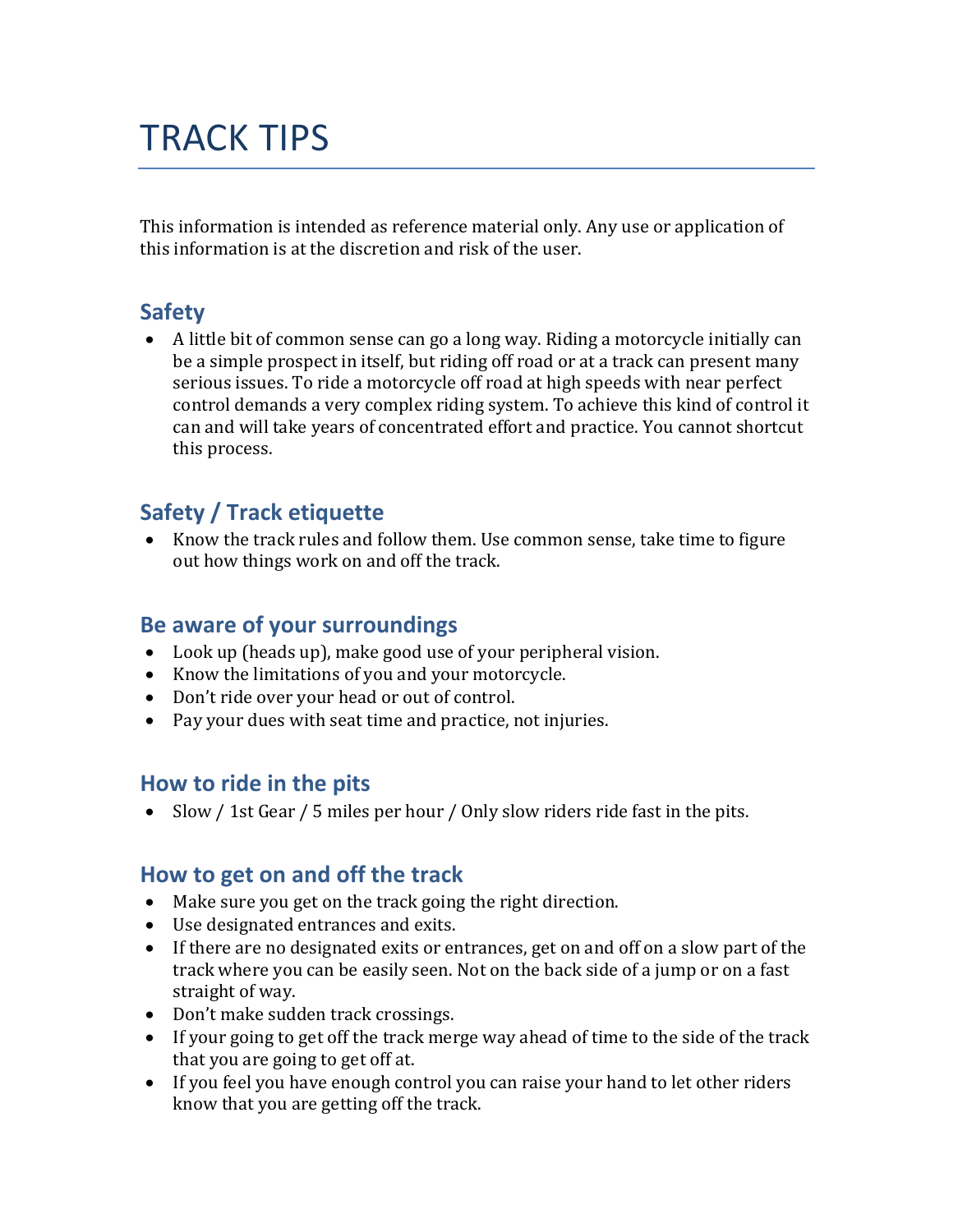If you are coming up on riders you should learn to read their body language i.e. - If the turn coming up is to the left and the rider in front is going straight or leaning right (in the opposite direction) you have to yield to him, go in his direction until you get slowed up enough to avoid a collision.

# **On the Track**

- Always Take one slow lap for viewing the track, checking track layout, track conditions and track changes.
- Hold your line, don't make sudden direction changes. Let the faster riders behind you find a way around you.
- Try to leave adequate space between you and the rider you are passing. If you accidentally get too close its better to lean into the other rider with your shoulder and push the handlebars away from the other bike so the bars don't lock and cause you and or the other rider to go down.
- Learn to read the riders directions or body language, i.e. does he look out of control, does he look like he's going to fall, is he making unpredictable moves, is he going to get off the track some where ahead.
- For instance if an upcoming corner turns left and the rider up ahead is not leaning left but going straight or leaning right you can bet he's not going to turn.
- The rider behind must always yield to the rider ahead. In my opinion its always the rider behind's obligation not to run into the rider ahead, and yet the rider in front should not make sudden moves that even the best rider may not be able to avoid a collision.
- Try to ride on tracks and in practices with riders of your size and ability and general speed.
- It is dangerous to consistently not be clearing jumps that other riders are clearing. You want to avoid jumping on or being jumped on, i.e. collision while jumping double jumps.

# **What to do when you fall**

• Get off the track before someone runs into you (if you can)

## **In areas where you can be seen**

 Pick your bike up and get going quickly if you can't restart your bike in two or three kicks push the bike off the track.

## **On a blind jump**

- Look back up the track to oncoming traffic and get off the track without getting hit
- Run up the side of the jump to the top so that you can flag down other riders until you can get someone to flag for you so you can recover your bike.
- Get to know the track and its surroundings before going full speed.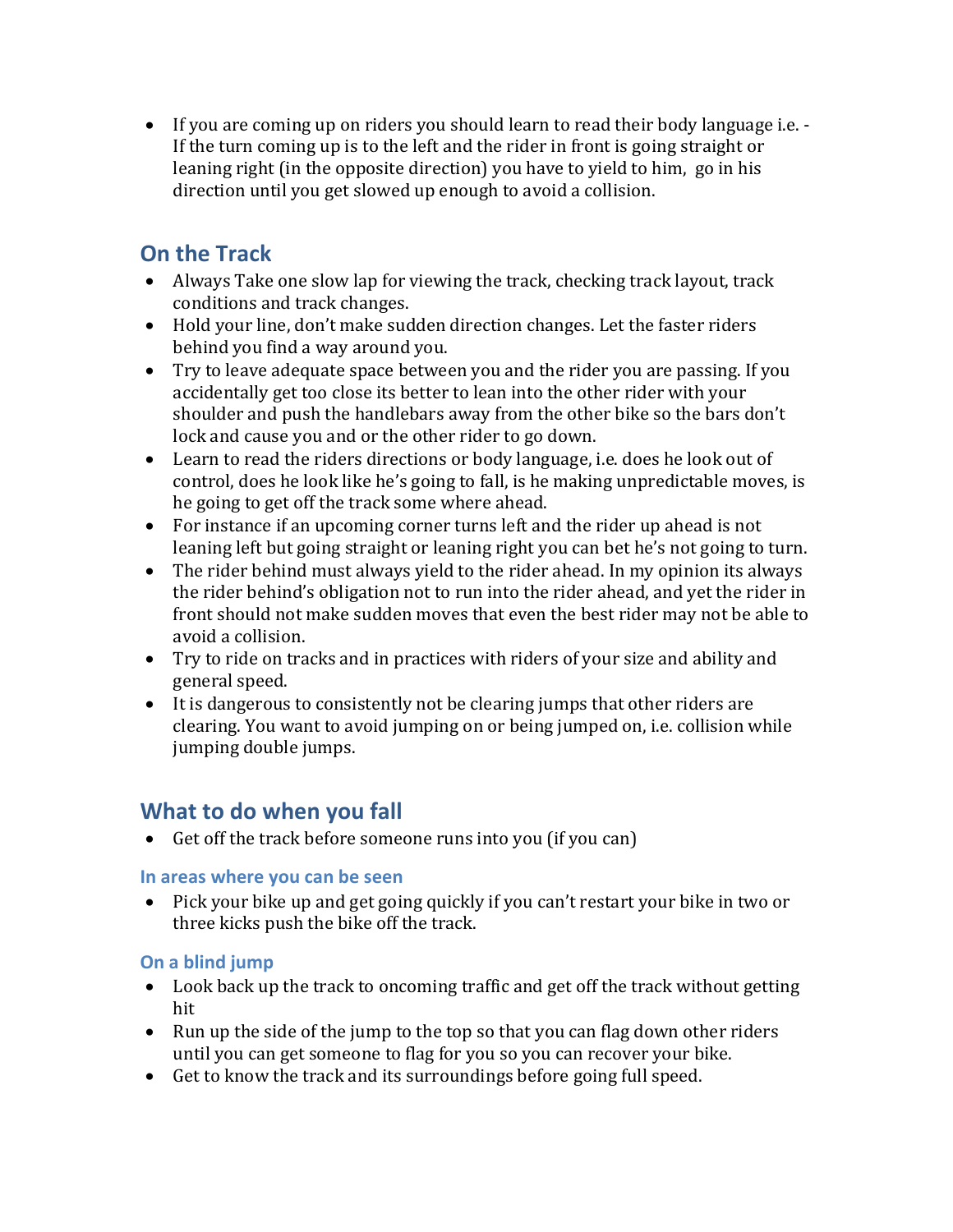# **Assess a potentially dangerous area**

#### **Immovable features**

- Is there anything at all surrounding the track that I would hit if I were to loose control and go off the track i.e. Tree, pole, fence, car, bldg., ECT.
- This kind of danger is very common in trail riding i.e. trees, rocks, cliffs, wash outs, ditches, road crossing.
- By being aware of your surroundings you can be more care full and or be able to react better to any potential loss of control.

#### **Double jumps**

- What kind of landing surface are you looking at?
- Will you and or your motorcycle be able to handle the landing if you come up short or over jump?

#### **Whoops:**

- Are they deep and are the faces steep? If I get a little out of shape is my front wheel going to catch and or turn, causing me to dismount?
- Inconsistencies in track ruts, potholes, bumps, mud, deep soft soil, dry slick, muddy slick.

# **What do you do if you spot a potentially dangerous situation?**

 If you have a problem with something, bring it to the attention of an official. At the very least make yourself and your group aware of the problem so that you can avoid an incident.

## **Protective Gear**

- The more protection the better
- Helmet, Boots, Kneepads and or braces, chest protector with neck brace, elbow pads, long pants, and sleeves clothing.
- Size fit and adjustment
- Condition / break in period
- Gear should be in good condition to insure good protection.
- Make sure your gear is not too stiff to be able to control the bike properly.
- New boots may need to be broken in before you can ride normally.
- Keep goggles and lenses clean and without scratches.
- Use tear offs so you can keep your lenses un-obscured.

# **Physical / Mental conditioning**

The better condition you are in the less likely you will be to get injured.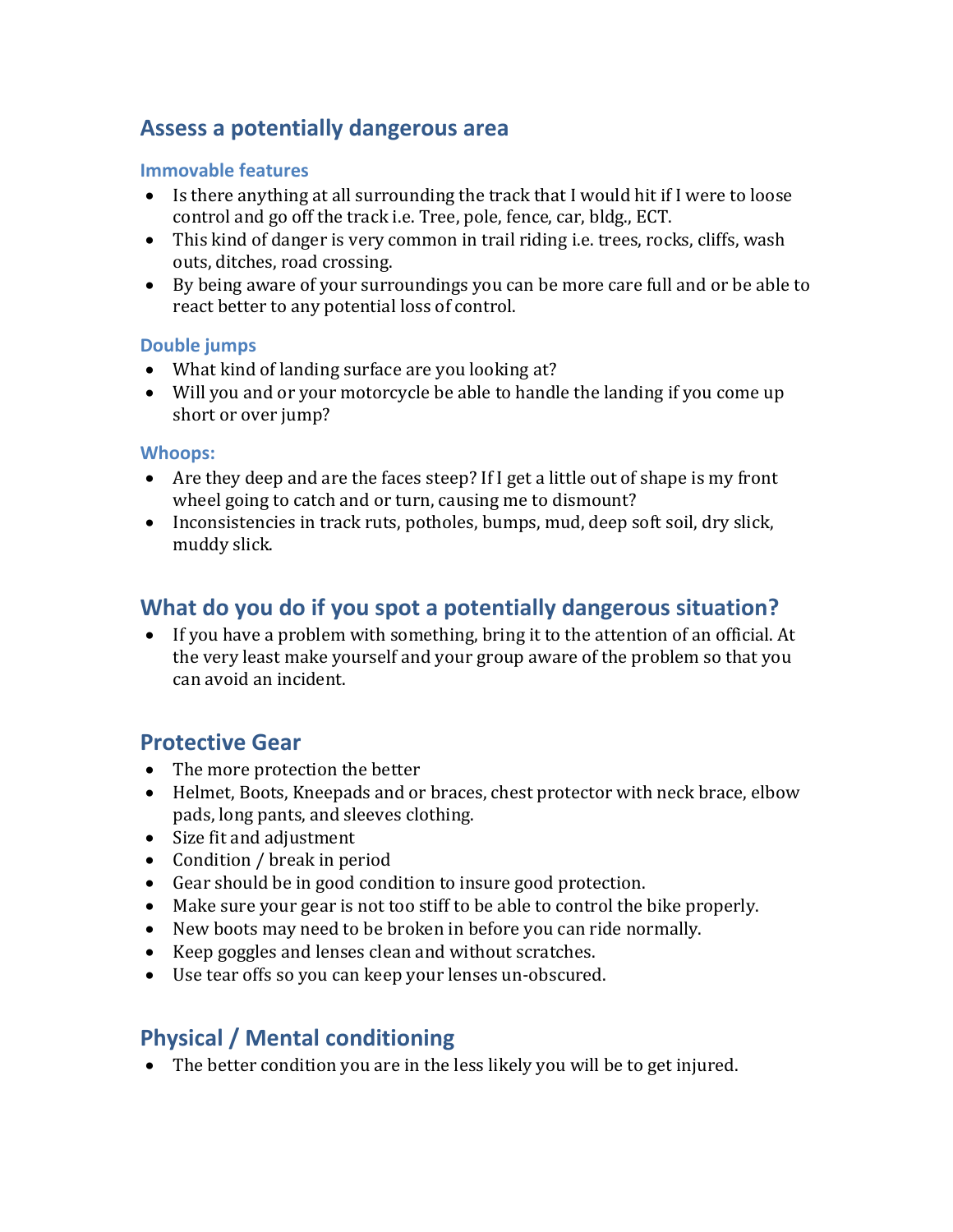- If and when you do get injured it will probably be less severe and you will also recover faster.
- Always keep full concentration on riding and what's going on in the surrounding area.
- Riding is fun but at the same time it's serious business.
- When your riding it's never a good time to fool around or show off.
- If you find yourself getting fatigued to the point where you cannot fully concentrate and your judgment may be impaired, get off the track and take a break until rested.

# **Learn to fall**

- Get gymnastics training, "tumbling" is probably the easiest way to learn.
- When you "low side", sometimes it's best to "lay the bike down".
- When you "high side", you have to step off, tuck and roll, tumble or slide.
- Don't try to stop the fall by "straight arming" or "straight legging" it.

## **Bike Maintenance**

- If your bike breaks at the wrong moment you could be in serious trouble.
- Read your manual and do all your basic maintenance.

## **Before every ride:**

- Check bike completely for loose nuts, bolts and spokes.
- Check your bike completely for stress cracks.
- Adjust and lube, chain and controls.
- Make sure motor and suspension is in smooth and consistent working condition.
- Any unpredictable reaction from your motorcycle could result in a crash and possible injury.

# **Riding Techniques**

### **Concentration**

- Focus intensely at the task at hand.
- Let the subconscious do its thing.
- Although you are relatively aware of everything going on around you, only focus on the things important to performing the task at hand.
- Don't ride too slow or easy or fool around on the track.
- Most accidents and injuries occur with a momentary lapse of concentration.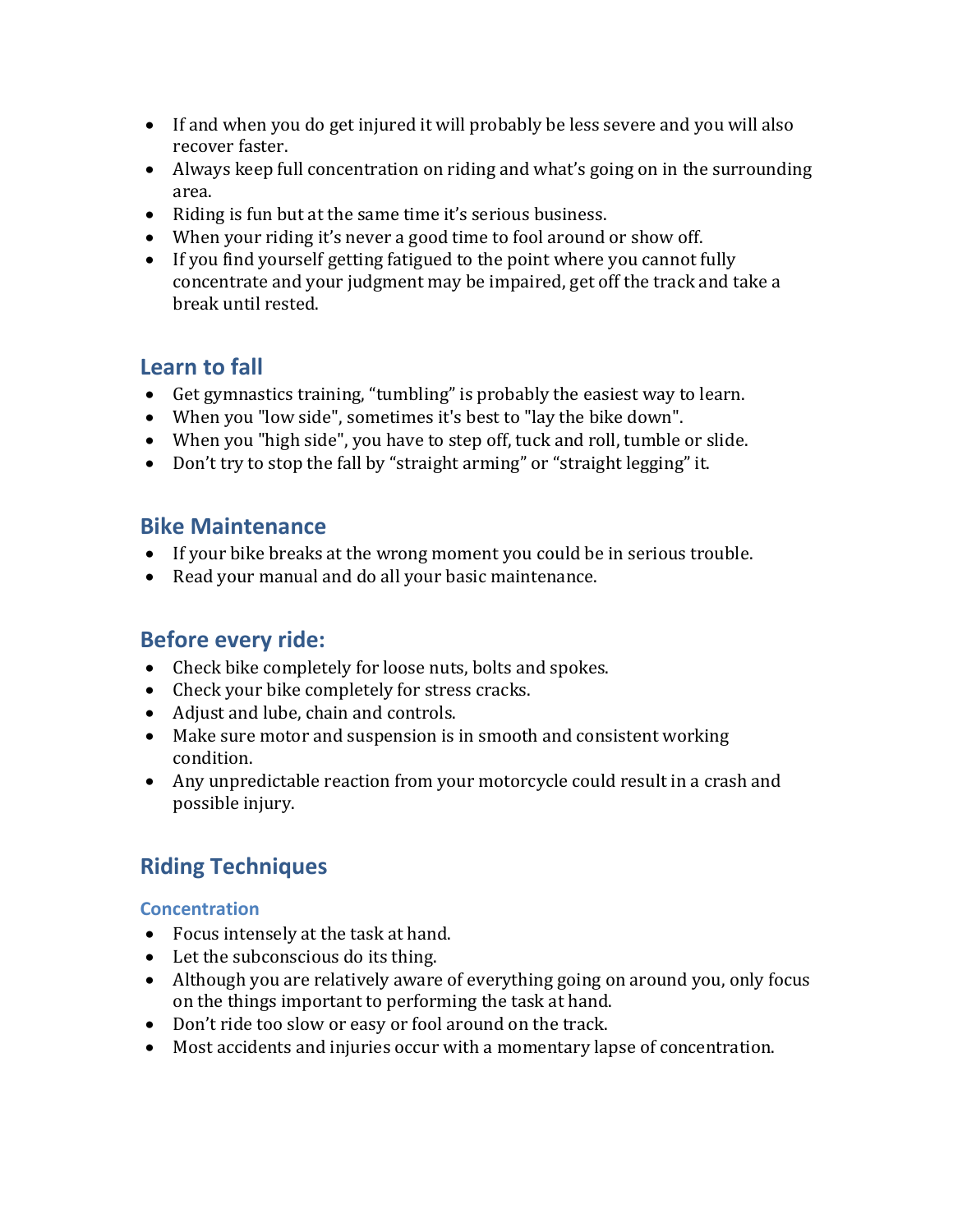#### **Visual**

See everything, look ahead and anticipate the effect of the upcoming terrain.

#### **Body form**

• Position and posture.

#### **Balance**

• Stay centered while riding.

#### **Connecting with the motorcycle**

Feel everything while it happens.

#### **Controls**

 **Apply all controls progressively as you feel and realize the reaction to the application.**

This material was sourced from Jim Gibson's MotoXcross Training Inc.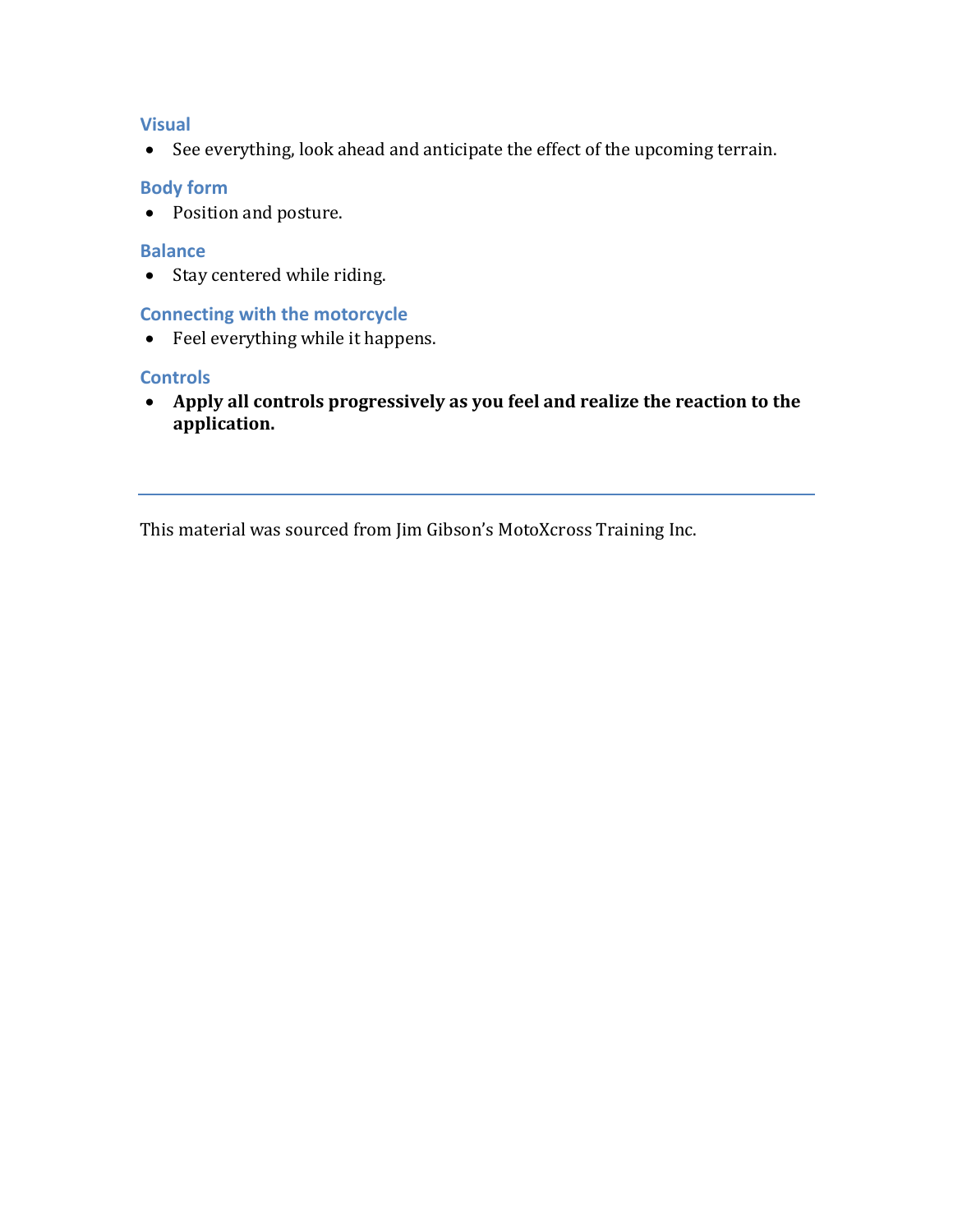# Practice Track Rules

- 1. All riders must wear suitable protective clothing. ie: Helmet, Boots, Gloves, Riding Trousers, Riding Shirt, Goggles, Chest Protector.
- 2. All motorcycles must be safe and in fit proper condition.
- 3. One direction of travel on track only.
- 4. Have consideration for other riders, especially kids and the inexperienced.
- 5. Junior and slow riders should keep right.
- 6. Overtake with caution.
- 7. No dangerous riding.
- 8. Please tidy up after you and DO NOT DROP LITTER.
- 9. Show respect to organisers, other riders, track employees, parents and guardians. Sporting code and the Club's Code of Conduct applies.
- 10. No Alcohol and drugs.
- 11. Dogs to be kept under control at all times.
- 12. No racing out of track area.
- 13. Track open to paid up members of EAMSC only, valid membership card maybe requested to be presented.
- 14. All riders must sign on before riding.
- 15. Practice fee is charged on a per rider basis and not per bike, which is included in the annual membership fee.
- 16. Depending on the number of riders at practise, parents/marshals/track staff may group riders based on the riders' classes/age/skill level.
- 17. Riders are required to have their own medical/personal injury insurance to cover any injury that may occur.
- 18. All junior riders must be accompanied by an adult with a valid driver's licence.

Breach of these rules may lead to exclusion Management reserve the right to change the rules at any time. Most importantly ...have a great day and be safe!

- o Supervised Practice An individual onsite to watch the practice sessions and split practice. Practices can be split by minis, which are 50's, 60's and 80's for 20 minutes and big bikes, which are 125's, 250's and 450's for 30 minutes. The individual will be watching for dangerous sections of the track and/or dangerous situations. They will be able to identify whether the track needs prepping and/or watering.
- o Entrance and Exit Use the designated entrance and exit of the track.
- o Out of bound areas and track under repair will be marked with tape.